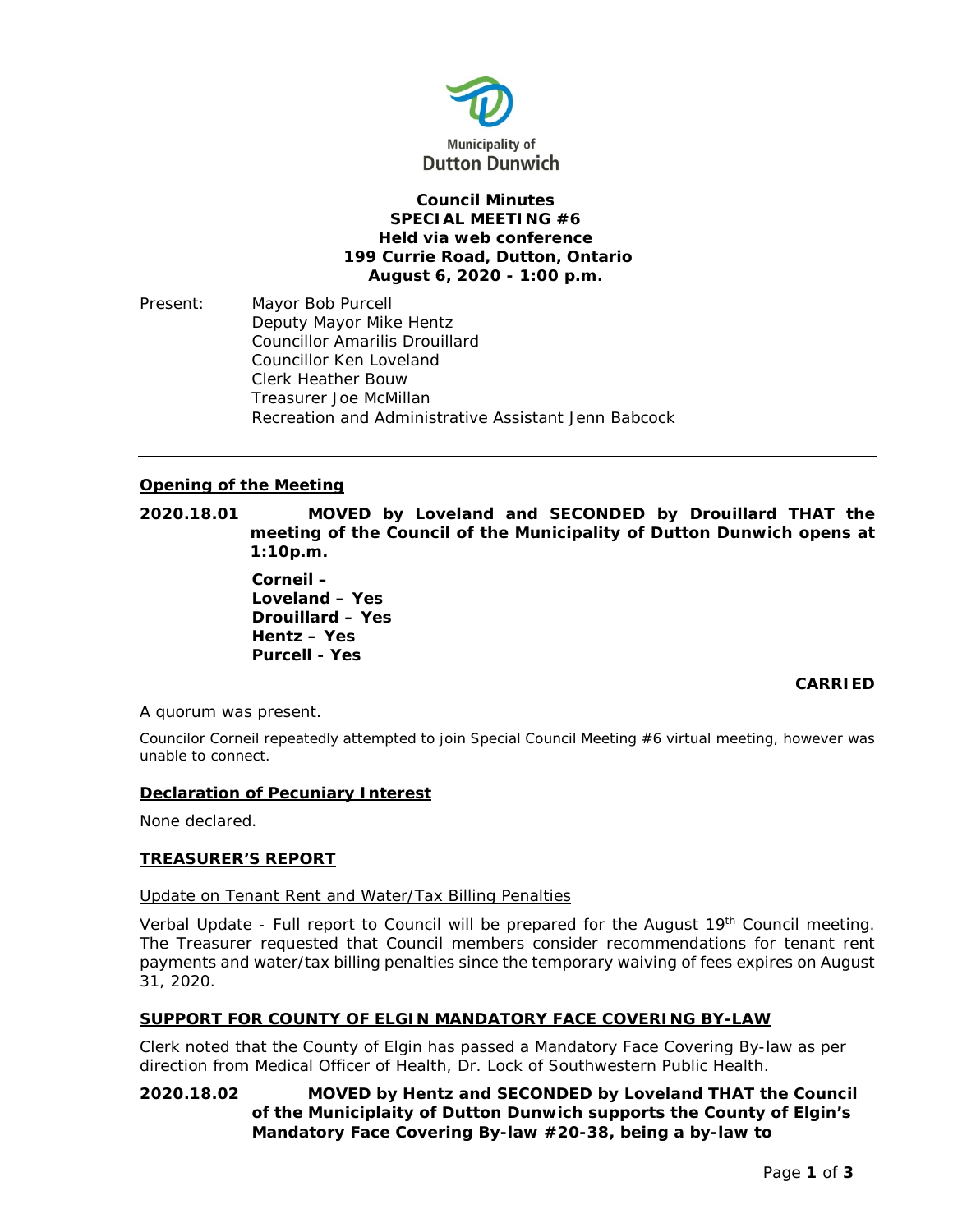**temporarily require the use of face coverings and related health protection measures within enclosed public spaces during COVID-19 Pandemic within the County of Elgin.**

**Corneil – Loveland – Yes Drouillard – Yes Hentz – Yes Purcell - Yes**

**CARRIED**

# **CLERK'S REPORT**

Mandatory Face Covering By-law

Clerk presented this report to Council. The Clerk explained rational behind Council passing a separate Mandatory Face Covering By-law in the Municipality of Dutton Dunwich.

**2020.18.03 MOVED by Drouillard and SECONDED by Hentz THAT the August 6, 2020 report titled Mandatory Face Covering By-law (COVID-19 Pandemic), submitted by the Clerk be received and filed for information; and** 

> **THAT By-law #2020-52, being a by-law to temporarily require the use of face coverings and related health protection measures within enclosed public spaces within the boundaries of the Municipality of Dutton Dunwich during the declared COVID-19 Pandemic emergency, in support of the Letter of Instruction issued on July 30, 2020 by the Medical Officer of Health be approved and enacted.**

**Corneil – Loveland – Yes Drouillard – Yes Hentz – Yes Purcell - Yes**

**CARRIED**

### **FACE COVERINGS BY-LAW**

### **PROPOSED BY-LAWS**

**2020.18.04 MOVED by Loveland and SECONDED by Drouillard THAT By-Law #2020-52, being a by-law to temporarily require the use of face coverings and related health protection measures within enclosed public spaces within the boundaries of the Municipality of Dutton Dunwich during the COVID-19 Pandemic emergency, in support of the Letter of Instruction issued July 30, 2020 by the Medical Officer of Health be read a first second and third time and passed.**

> **Corneil – Loveland – Yes Drouillard – Yes Hentz – Yes**

**Purcell - Yes**

**CARRIED**

**2020.18.05 MOVED by Hentz and SECONDED by Loveland THAT By-Law #2020-53, being a by-law to confirm the proceedings of the Municipal**